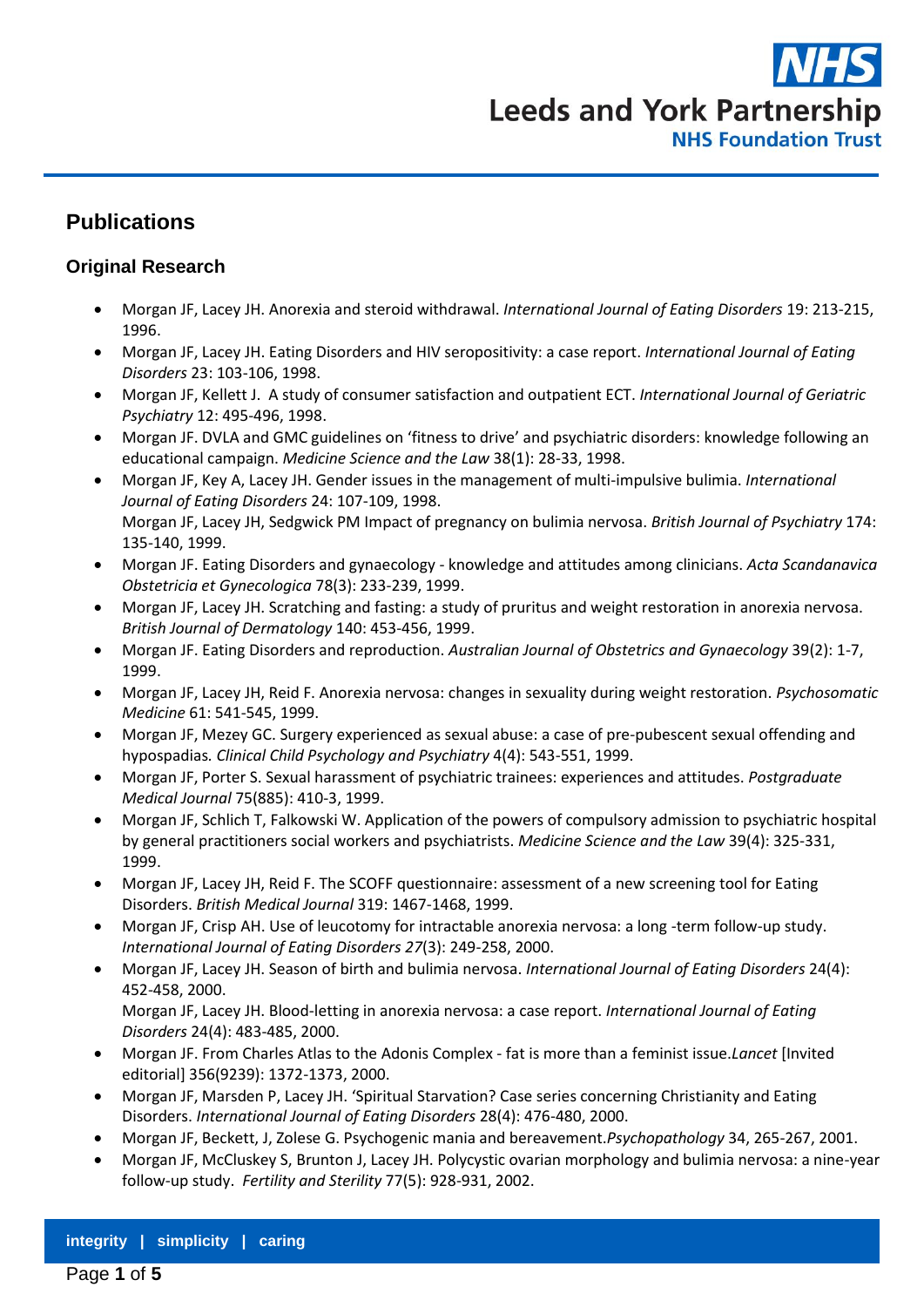- Perry L, Morgan JF, Lacey JH, *et al.* Screening for symptoms of Eating Disorders: reliability of the SCOFF screening tool. *International Journal of Eating Disorders* 32 (4), 466-472, 2002.
- Luck AJ, Morgan JF, Reid F, et al. The SCOFF questionnaire and clinical interview for Eating Disorders in general practice: a comparative study.*British Medical Journal* 325: 755-756, 2002.
- Morgan, J.F. [Editorial] Anti-depressants increase remission and clinical improvement in bulimia nervosa. *Evidence-Based Medicine* 7(3), 86-87, 2002.
- Morgan, J.F. [Editorial] Anti-depressants increase remission and clinical improvement in bulimia nervosa. *American College of Physicians Journal Club* 136(3), 107-108, 2002.
- Morgan, J.F. [Editorial] Psychological treatment is as effective as anti-depressants for bulimia nervosa, but a combination is best. *Evidence-Based Medicine* 7(3), 86-87, 2002.
- Morgan, J.F. [Commentary] Review: psychological treatment is as effective as antidepressants for bulimia nervosa, but a combination is best. *Evidence-Based Mental Health* 5, pp. 2002.
- Luck AJ, Morgan JF, Reid F, et al. A simple 5 item questionnaire accurately detected Eating Disorders in women in primary care.*Evidence-Based Medicine* 8(3): pp90, 2003.
- Morgan JF & Killoughery M. Hospital Doctors' management of psychological problems Mayou and Smith revisited.*British Journal of Psychiatry* 182, 153-157, 2003.
- Poole N, El-Atar A, Bidlake L, Fiennes A, McCluskey S, Nussey S, Bano G, Morgan J. Pouch dilatation following laparoscopic adjustable gastric banding: psychobehavioral factors (can psychiatrists predict pouch dilatation?). *Obesity Surgery 14(6):* 798-801, 2004.
- Morgan JF, Treasure J. [Commissioned CPD Module] Anorexia nervosa: diagnosis and treatment. *BMJ Learning,* 2004.
- Poole N, El-Atar A, Kuhanendran D, Fiennes A, Bidlake L, Bano G, Nussey S, McCluskey S, Morgan JF. Compliance with surgical after-care following bariatric surgery for morbid obesity. *Obesity Surgery* 15(2), 261-5, 2005.
- Morgan JF, Lacey JH, Murphy H, Conway, G. Long-term psychological outcome for adults with Congenital Adrenal Hyperplasia: cross-sectional survey. *British Medical Journal* 330(7487), 340-1, 2005.
- Poole N, Morgan JF. Validity and reliability of the Hospital Anxiety and Depression Scale in a hypertrophic cardiomyopathy clinic: the HADS in a cardiomyopathy population. *General Hospital Psychiatry*, 28, 55– 58, 2006.
- Morgan JF, Chung, E, Lacey JH. Risk of Postnatal Depression, Miscarriage, and Preterm Birth in Bulimia Nervosa: Retrospective Controlled Study.

*Psychosomatic Medicine* , 68, 487-492, 2006.

- Marsden P, Karagianni E, Morgan JF. Spirituality and clinical care in eating disorders: a qualitative study. *International Journal of Eating Disorders.* 40(1):7-12, 200
- Morgan JF. p Value fetishism and use of the Bonferroni adjustment. *Evidence-Based Mental Health.* 10(2):34- 5, 2007
- Scholtz S, Bidlake L, Morgan J, Fiennes A, El-Etar A, Lacey JH, McCluskey S. Long-term outcomes following laparoscopic adjustable gastric banding surgery: post-operative psychological sequelae predict outcome at five year follow up. *Obesity Surgery*– 17(9):1220-5, 2007
- Jones R, Taylor M, Mojee M (2007) Treating psychiatric symptoms of Huntington disease. Progress in Neurology and Psychiatry; 11: 25-30
- Muro-Sans P. Amador-Campos JA. Morgan JF. The SCOFF-c: psychometric properties of the Catalan version in a Spanish adolescent sample. *Journal of Psychosomatic Research*. 64(1):81-6, 2008
- Arcelus, J., Bouman, W.P. & Morgan, J.F. Treating young people with eating disorders transition from child mental health to specialist adult eating disorder service. *European Eating Disorders Review* 16 (1), 30-36, 2008
- Morgan JF, O'Donoghue AC, McKenna WJ, Schmidt MM. Psychiatric disorders in hypertrophic cardiomyopathy. *General Hospital Psychiatry* 30: 49–54, 2008
- Morgan JF, Scholtz S, Lacey H, Conway G. The prevalence of eating disorders in women with facial hirsutism: An epidemiological cohort study. *International Journal of Eating Disorders* 41(5):427-31, 2008
- Mond JM, Myers TC, Crosby RD, Hay PJ, Rodgers B, Morgan JF, Lacey JH, MitchellJE. Screening for eating disorders in primary care: EDE-Q versus SCOFF. *Behaviour Research and Therapy* 46(5):612-22, 2008.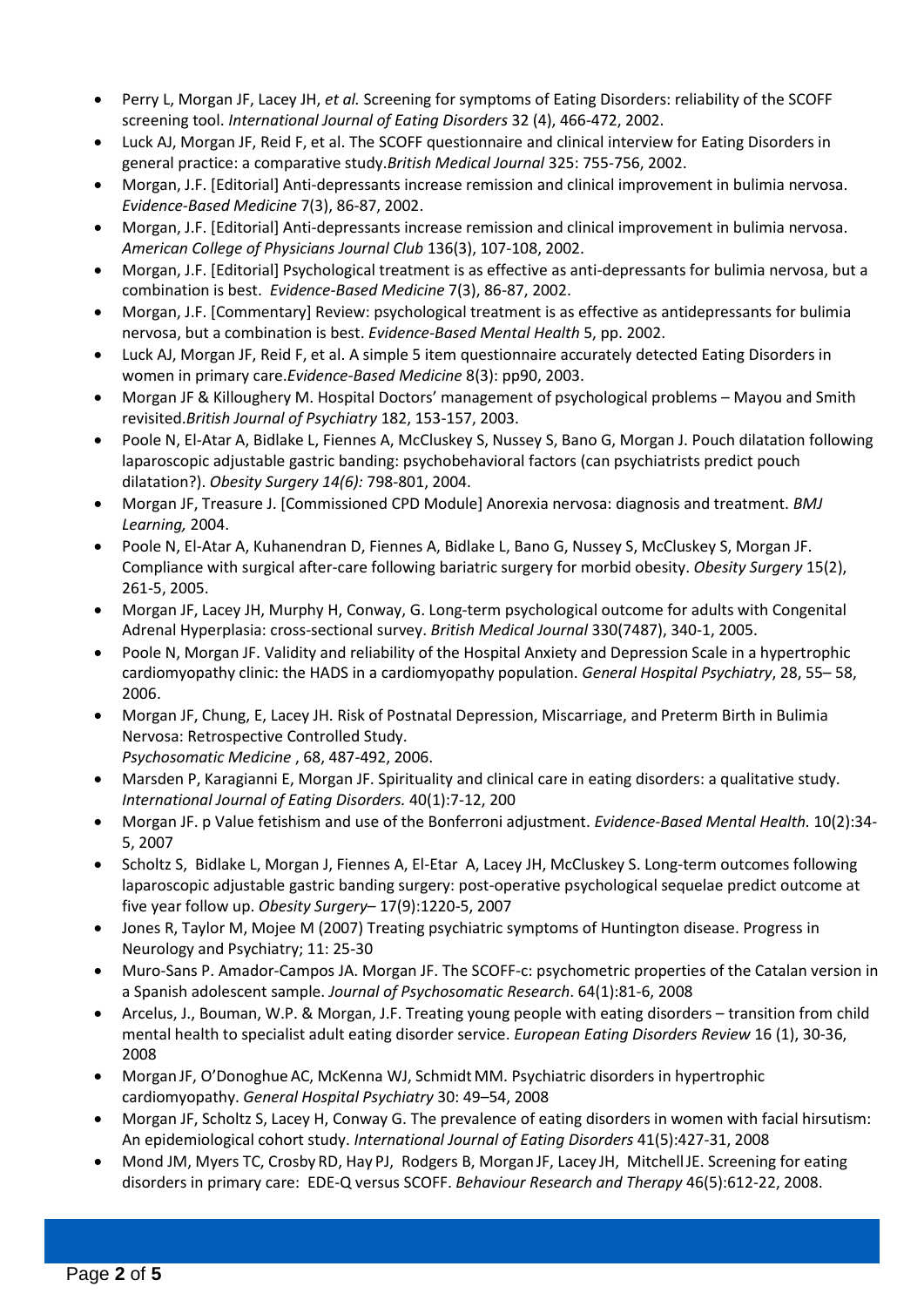- Morgan JF. Binge Eating, ADHD, Borderline Personality Disorder and obesity. *Psychiatry* 7(4), 188-191, 2008
- Schmidt, M., Morgan JF, Yousaf F. Treatment adherence and the care programme approach in individuals with eating disorders. *Psychiatric Bulletin,* 32, 426-430, 2008
- Morgan JF, Arcelus J. Body Image in Gay and Straight Men A Qualitative Study. *European Eating Disorder Review.* 17(6):435-43, 2009
- Webb K, Morgan JF, Lacey, JH. Cerebral Palsy and Anorexia Nervosa. *International Journal of Eating Disorders*  42: 87-89, 2009
- Morgan JF & Scholtz, S. Obesity and Psychiatry [review article]*Psychiatry & Medicine* 8(6), 198-202*,* 2009.
- Jones WR, Morgan JF (2010) Obesity surgery: Psychiatric needs must be met. BMJ; 341: 685
- Jones WR, Morgan JF (2010) Reproductive and sexual health needs of women with eating disorders. Advances in Psychiatric Treatment; 16: 476
- Bhadoria R. Webb K. Morgan JF. Treating eating disorders: a review of the evidence. *Evidence-Based Mental Health*. 13(1):1-4, 2010
- Morgan JF. Ahene P. Lacey JH. Salinophagia in anorexia nervosa: case reports. *International Journal of Eating Disorders*. 43(2):190-2, 2010.
- Hill LS, Reid F, Morgan JF, Lacey JH. SCOFF, the development of an eating disorder screening questionnaire. *International Journal Of Eating Disorders.*43(4):344-51, 2010
- Morgan JF, Zolese G, McNulty J, Gebhardt S. Domestic Violence among female psychiatric patients: a cross sectional survey *The Psychiatrist:* 34: 461-464, 2010
- [Thombs BD,](http://www.ncbi.nlm.nih.gov/pubmed?term=%22Thombs%20BD%22%5BAuthor%5D) [Adeponle AB,](http://www.ncbi.nlm.nih.gov/pubmed?term=%22Adeponle%20AB%22%5BAuthor%5D) [Kirmayer LJ,](http://www.ncbi.nlm.nih.gov/pubmed?term=%22Kirmayer%20LJ%22%5BAuthor%5D) [Morgan JF.](http://www.ncbi.nlm.nih.gov/pubmed?term=%22Morgan%20JF%22%5BAuthor%5D) A brief scale to assess hospital doctors' attitudes toward collaborative care for mental health. *Canadian Journal of Psychiatry.* 55(4):264-7, 2010
- Jones WR, Morgan JF. Eating Disorders in men: a review of the literature. *Journal of Public Mental Health.*  9(2), 23 – 31, 2010
- Butt A, Heron C, Hammond J, Morgan JF, Alavi A, Bolton J, Bland M, Axford J. Prevalence of Anxiety and Depression in Osteoarthritis: Use of the Hospital Anxiety and Depression Scale as a Screening Tool. *Clinical and Experimental Rheumatology*, 29 (11), 1277-1283, 2010
- Jones WR, Morgan JF. Eructophilia in Bulimia Nervosa: A Clinical Feature. *International Journal of Eating Disorders,* 45(2): 298-301 2012.
- Jones WR, Schelhase M, Morgan JF. Eating Disorders: Clinical Features and the role of the general psychiatrist. *Advances in Psychiatric Treatment*. 18: 34-43, 2012
- Jones WR, Morgan JF, Arcelus J (2013) Refreshment: Managing risk in anorexia nervosa. Advances in Psychiatric Treatment; 19: 201-202.
- Raenker, S, Hibbs, R, Goddard, E, Landau, S, Naumann, U, Arcelus, J, Ayton, A, Bamford, B, Boughton, N, Connan, F , Goss, K , Laszlo, B , Morgan, JF , Moore, K , Robertson, D, Schreiber-Kounine, C , Sharma, S , Whitehead, L, Schmidt, U, & Treasure, J. Caregiving and coping in carers of people with anorexia nervosa admitted for intensive hospital care.*International Journal of Eating Disorders* 46(4): 346-54, 2013
- Goddard E, Hibbs R, Raenker S, Salerno L, Arcelus, Boughton N , Connan F, Goss K, Laszlo B, Morgan JF, Moore K, Robertson D, Saeidi S, Schreiber-Kounine C, Sharma S, Whitehead L, Schmidt U, Treasure J. A multi-centre cohort study of short term outcomes of hospital treatment for anorexia nervosa in the UK, *BMC Psychiatry* 2013, 13:287
- Morgan JF, Lazarova S, Schelhase, M, Saeideh, S. Article: 10 Session Body Image Therapy: Efficacy of a Manualised Body Image Therapy. *European Eating Disorders Review* 09/2013
- Huke, V, Saeideh, S, Turk, J, Kent, A, Morgan JF. Autism Spectrum Disorders in Eating Disorder Populations: A Systematic Review. *European Eating Disorder Review.* European Eating Disorders Review 07/2013
- Jones WR, Saeideh S, Morgan JF (2013) Knowledge and attitudes of psychiatrists towards eating disorders. European Eating Disorder Review; 21(1): 84-8.
- Attoe, C., Bamford, B., Morgan, J.F., & Sly, R. Behavioural and affective elements of body image dissatisfaction in low-weight and target-weight anorectics and controls. *Australian and New Zealand Journal of Psychiatry*. In Press – 2015.
- [Sternheim L,](http://www.ncbi.nlm.nih.gov/pubmed?term=Sternheim%20L%5BAuthor%5D&cauthor=true&cauthor_uid=22721602) [Startup H,](http://www.ncbi.nlm.nih.gov/pubmed?term=Startup%20H%5BAuthor%5D&cauthor=true&cauthor_uid=22721602) [Saeidi S,](http://www.ncbi.nlm.nih.gov/pubmed?term=Saeidi%20S%5BAuthor%5D&cauthor=true&cauthor_uid=22721602) [Morgan J,](http://www.ncbi.nlm.nih.gov/pubmed?term=Morgan%20J%5BAuthor%5D&cauthor=true&cauthor_uid=22721602) [Hugo P,](http://www.ncbi.nlm.nih.gov/pubmed?term=Hugo%20P%5BAuthor%5D&cauthor=true&cauthor_uid=22721602) [Russell A,](http://www.ncbi.nlm.nih.gov/pubmed?term=Russell%20A%5BAuthor%5D&cauthor=true&cauthor_uid=22721602) [Schmidt U.](http://www.ncbi.nlm.nih.gov/pubmed?term=Schmidt%20U%5BAuthor%5D&cauthor=true&cauthor_uid=22721602) Understanding catastrophic worry in eating disorders: process and content characteristics. *[J Behav Ther Exp Psychiatry](http://www.ncbi.nlm.nih.gov/pubmed/22721602)*. 2012 Dec;43(4):1095- 103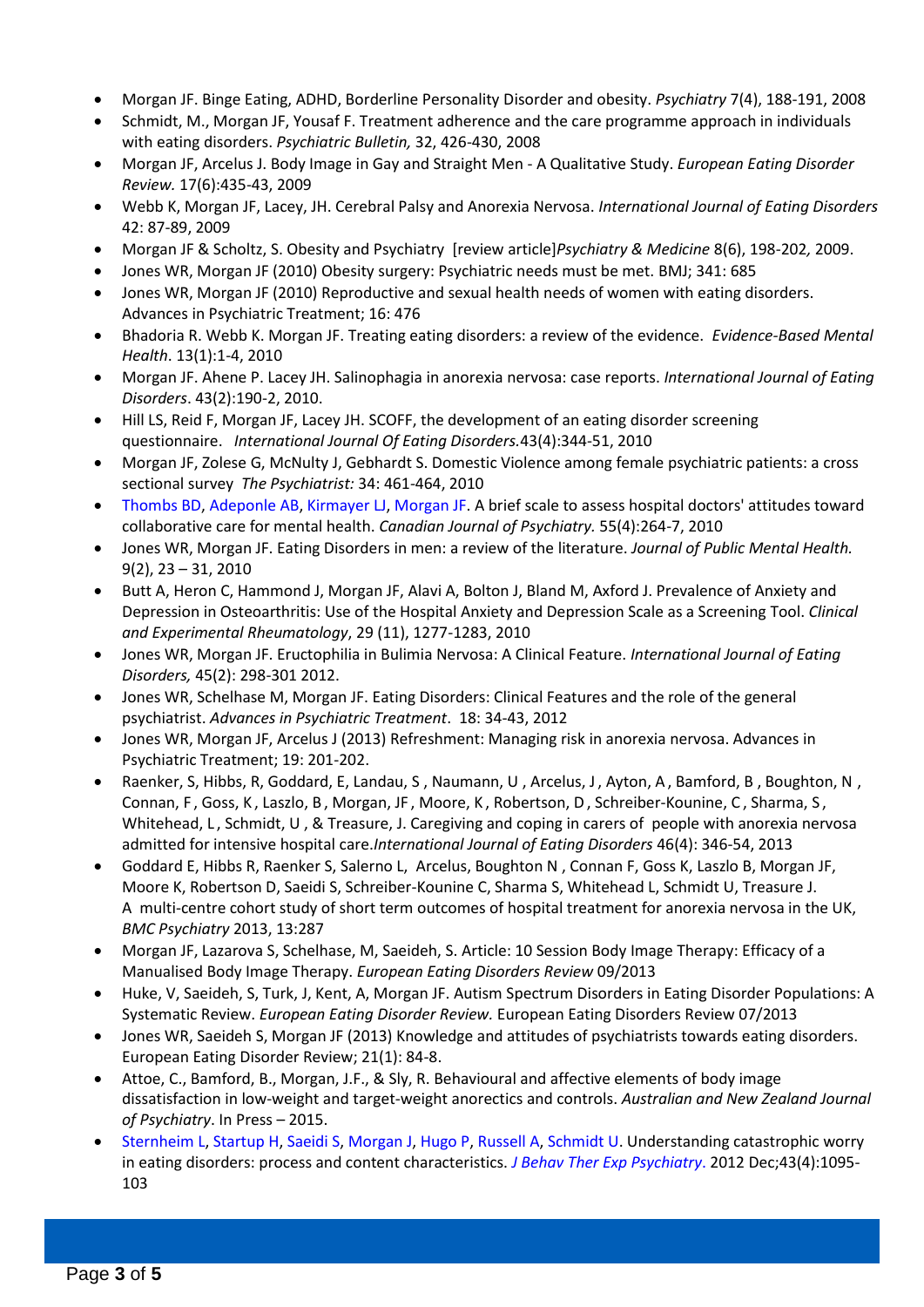- Morgan JF. Does the emphasis on risk in psychiatry serve the interests of patients or the public? *British Medical Journal.* 346:f902, 2013
- Saeideh, S, Fieldsend G, Morgan JF. Managing eating disorders in the community.*Nursing Times.* 109, 33-34, 2013.
- Hibbs, R, Rhind C, Sallis, H, Goddard E, Raenker, S, Arcelus, J, Boughton N, Connan F, Goss K, Laszlo B, Morgan, JF, Moore K, Robertson D, Schreiber-Kounine C, Sharma S, Whitehead L , Lacey H ,Schmidt U, & Treasure J. Confirmatory Factor Analysis of Two Eating Disorder Questionnaires for Carers. *Health Psychology and Behavioral Medicine*. 03/2014; 2(1):322-334.
- Sly, R., Morgan, J.F., Mountford, V., & Lacey, J. Predicting Premature Termination of Hospitalised Treatment for Anorexia Nervosa: The Roles of Therapeutic Alliance, Motivation, and Behaviour Change. *Eating Behaviors.* 14(2), 119-123, 2013.
- Sly R, Morgan JF, Mountford VA, Sawer F, Evans C, Lacey JH. Rules of engagement: Qualitative experiences of therapeutic alliance when receiving treatment for anorexia nervosa.*Eating disorders,* 01/2014.
- Jones WR, Narayana U, Howarth S, Shinners J, Nazar Q (2014) Cardiovascular monitoring in patients prescribed clozapine. Psychiatric Bulletin; 38(3):140.
- Sly R, Mountford VA, Morgan JF, Lacey JH. Premature Termination of Treatment for Anorexia Nervosa|: Differences between Patient-Initiated and Staff-Initiated Discharge. *International Journal of Eating Disorders.*  01/2014; 47(1):40-6.
- Jones WR, Saeideh S, Morgan JF (2013) Knowledge and attitudes of psychiatrists towards eating disorders. European Eating Disorder Review; 21(1): 84-8.
- Huke, V, Turk, J, Saeideh, S, Kent, A, Morgan JF. The Clinical Implications of Autism Spectrum Disorder Traits in Eating Disorders: A Pilot Study. *European Eating Disorder Review.* 11/2013
- Bamford, B, Attoe C, Mountford V, Sly R, Morgan JF. Body checking and avoidance in low weight and weight restored individuals with anorexia nervosa and non-clinical females. *Eating Behaviors.* 01/2014; 15(1):5–8.
- Jones WR & Morgan JF (2014) Balancing risk requires a balanced approach. Commentary on Severe and Enduring Eating Disorders. Advances in Psychiatric Treatment; 20, 402–404.
- Goddard, E. Salerno, L. Hibbs, R., Raenker, S., Naumann, U., Arcelus, J., Boughton, N. Connan, F. Goss, K. Laszlo, B., Morgan, J.F. Moore, K. Robertson, D., Schreiber-Kounine, C., Sharma, S., Whitehead, L, Lacey, H,Schmidt, U.& Treasure, J. Empirical examination of the interpersonal maintainance model of anorexia nervosa*.International Journal of Eating Disorders.* 08/2013
- Mountford, VA, Brown A, Bamford, B, Saeideh S, Morgan JF, Lacey JH. BodyWise: Evaluating a Pilot Body Image Group for Patients with Anorexia Nervosa. *European Eating Disorders Review.* 11/2014
- Jones WR, Masood M, Huke V, Reid F, Roche J, Patel M, Morgan JF (2016) New trends in substance misuse in eating disorders: the emergence of novel psychoactive substances, prescription drug abuse and internet drug purchasing. Research and Advances in Psychiatry; 3(2): 33-43.
- Binney H, Morgan JF, Lacey JH. (2018) Practical Body Image: annualised treatment for adolescents. *European Eating Disorder Review.* (In press). Cotter, L. Lacey JH. Morgan JF. Ussher MH. (2016) Comparing treatment programs for anorexia. British Journal of Healthcare Management.
- Magill N, Rhind C, Hibbs, R, Morgan JF, Treasure JL. (2016). Two-year Follow-up of a Pragmatic Randomised Controlled Trial Examining the Effect of Adding a Carer's Skill Training Intervention in Inpatients with Anorexia Nervosa. European Eating Disorders Review 24(2)
- Riaz H, Jones WR, Donnelan C et al (2017). Knowledge and attitudes of gastroenterologists towards eating disorders. ARC Journal of Psychiatry. 2(4): 29-40.
- Robinson P, Jones WR (2018) MARSIPAN: Management of Seriously Ill Patients with Anorexia Nervosa. BJPsych Advances; 24(1): pp. 20-32.
- Jones WR, Morgan JF, Arcelus J (2013) Managing physical risk in anorexia nervosa. Advances in Psychiatric Treatment; 19: 201-202.